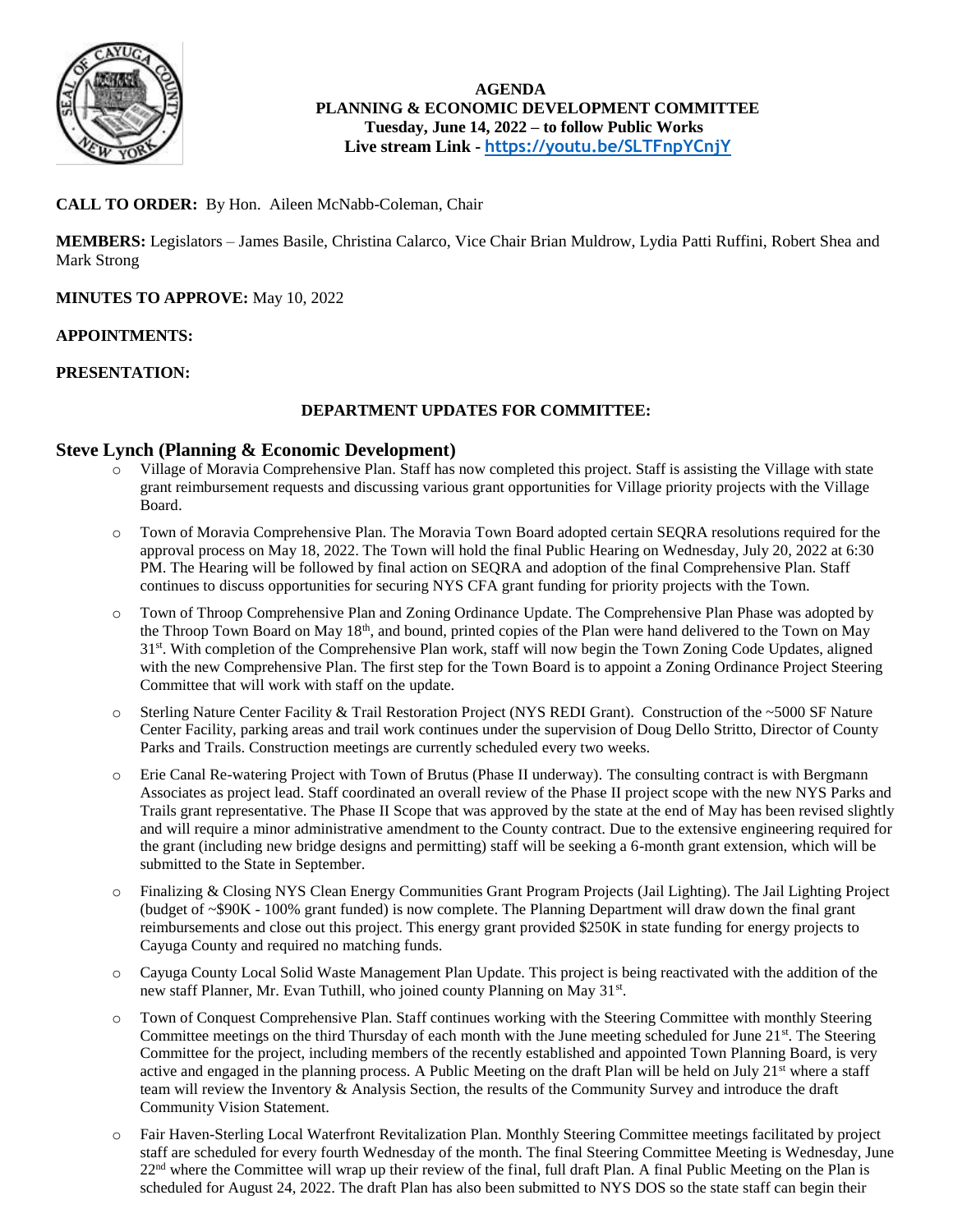required consistency review. This final state review can take between 6-months to 1-year, depending on state workflow. The project website has additional background on the project: [www.sterlingfairhaven.wixsite.com.](http://www.sterlingfairhaven.wixsite.com/)

- o Village of Cayuga Local Waterfront Revitalization Plan. Staff continues to work with the Village Steering Committee on the LWRP with the June meeting scheduled for Wednesday, June  $1<sup>st</sup>$  where the full draft Plan will be discussed. A final Public Meeting on the Full Draft Plan is scheduled for Wednesday, June 29 at 6:00 PM at the Cayuga Elementary School. As with the Sterling-Fair Haven LWRP, the Cayuga Plan also will be subject to NYSDOS consistency review with a similar time period. The project website has additional background and information: [www.villageofcayuga.wixsite.com.](http://www.villageofcayuga.wixsite.com/)
- o Cayuga County Planning Board Training Series (ongoing). The Planning Department's annual Planning Board Training Series provides several opportunities throughout the year for local Planning and Zoning Board members to receive their state-mandated 4-hours of annual training. Registration is online and easy. The next training session, entitled "Building Resiliency and Resource Protection into Your Zoning Code" is scheduled for Wednesday, August 17 at 7PM (BOCES). More information on the annual training series is on the department website: [https://www.cayugacounty.us/688/Training.](https://www.cayugacounty.us/688/Training)
- o Owasco Lake Watershed Nine-Element Plan (nearing completion 2022). The 9E Plan is in its final review and public presentation stage. Required resubmission of preliminary drafts to the NYSDEC and NYSDOS were made in early May, resulting in revisions to the draft. With the recent reviews and state agency edits and resubmissions, the public presentation of the Plan and recommendations have been extended into July when the project consultants will formally present the findings and recommendations of the Plan at a public meeting at Emerson Park (details forthcoming). A key element of the 9-E Plan is the Soil-Water Assessment Tool - a GIS-based computer model of the 205-square mile watershed used to analyze and assess water quality mitigation efforts and their individual and cumulative impacts on Owasco Lake water quality (the "SWAT Model"). This model (and a related Lake Model) relies on the collection and input of land and water data collected within the watershed to accurately predict outcomes and evaluate the success of mitigation strategies. Maintaining and updating this data set will be the ongoing responsibility of the County Planning Department and our GIS staff working with partners throughout the watershed.
- Department Staff are on the Steering Committee for City of Auburn Drinking Water Source Protection Plan for Owasco Lake (City of Auburn 2021 Grant). Steve Lynch and Michele Wunderlich represent the Planning Department on the Citizens Advisory Group (CAG) for this City of Auburn water protection planning project. The 7th CAG meeting was held on Thursday, May 17.
- o Staff to Cayuga County Water Quality Management Agency (WQMA; ongoing). Planning Director Steve Lynch is an appointed member of the WQMA and Associate Planner Michele Wunderlich provides all staff services to the agency, including managing the three work groups, preparing annual work plans and annual reports, preparing meeting agendas and minutes and managing all communications and correspondence. Meetings are held the first Thursday of each month at 10AM in the SWCD Conference Room at the Natural Resource Center Building on County House Road. The WQMA website is here: WQMA – [Cayuga County Water](http://cayugacountywater.org/)
- o Management and Administration of Cayuga County's Finger Lakes-Lake Ontario Watershed Protection Alliance (FLLOWPA) Grant Program (ongoing). Associate Planner Michele Wunderlich provides all staff services related to this annual grant program, including annual budgets, state reporting, preparation and administration of grantee contracts and communications.
- o 2022 Household Hazardous Waste (HHW) Program Event Planning. The first "Electronics Plus" Recycling Event of 2022 was held on Saturday, April 9<sup>th</sup>. The event was open to all Cayuga County Households and Residents. Registration opened in early March and was full at 511-vehicle registrations. The event resulted in 49,000 pounds of electronic equipment being responsibly recycled.

We have finalized our expenses for this event and our HHW program budget has sufficient funds to pay for a second Electronics Event this fall. In addition to a  $2<sup>nd</sup>$  electronics event, staff will be coordinating with partners at SWCD and CCE for the Fall Household Hazardous Waste Event which will be held on October 29<sup>th</sup>.

- Sanctuary Advisory Committee (SAC) for NOAA Lake Ontario National Marine Sanctuary (ongoing). The most recent SAC meeting (meeting #16) was held on Thursday, April 21 at 6PM. Please see the NOAA website here for more information: [Proposed Lake Ontario National Marine Sanctuary | Office National Marine Sanctuaries \(noaa.gov\).](https://sanctuaries.noaa.gov/lake-ontario/) Partners from Wayne, Cayuga, Oswego and Jefferson Counties and the City of Oswego, together with the NOAA project team, are optimistic that the US Congress will follow through on official designation of this National Marine Sanctuary in 2023.
- Advisory Committee for NYS Reimagine the Canals project at Cayuga Lake Lock #1 (Cayuga Whitewater Park Project). This is a state-funded planning and design project started in 2021. A State-selected design consultant is leading project design. Updates will be provided to the Legislature as the project moves forward.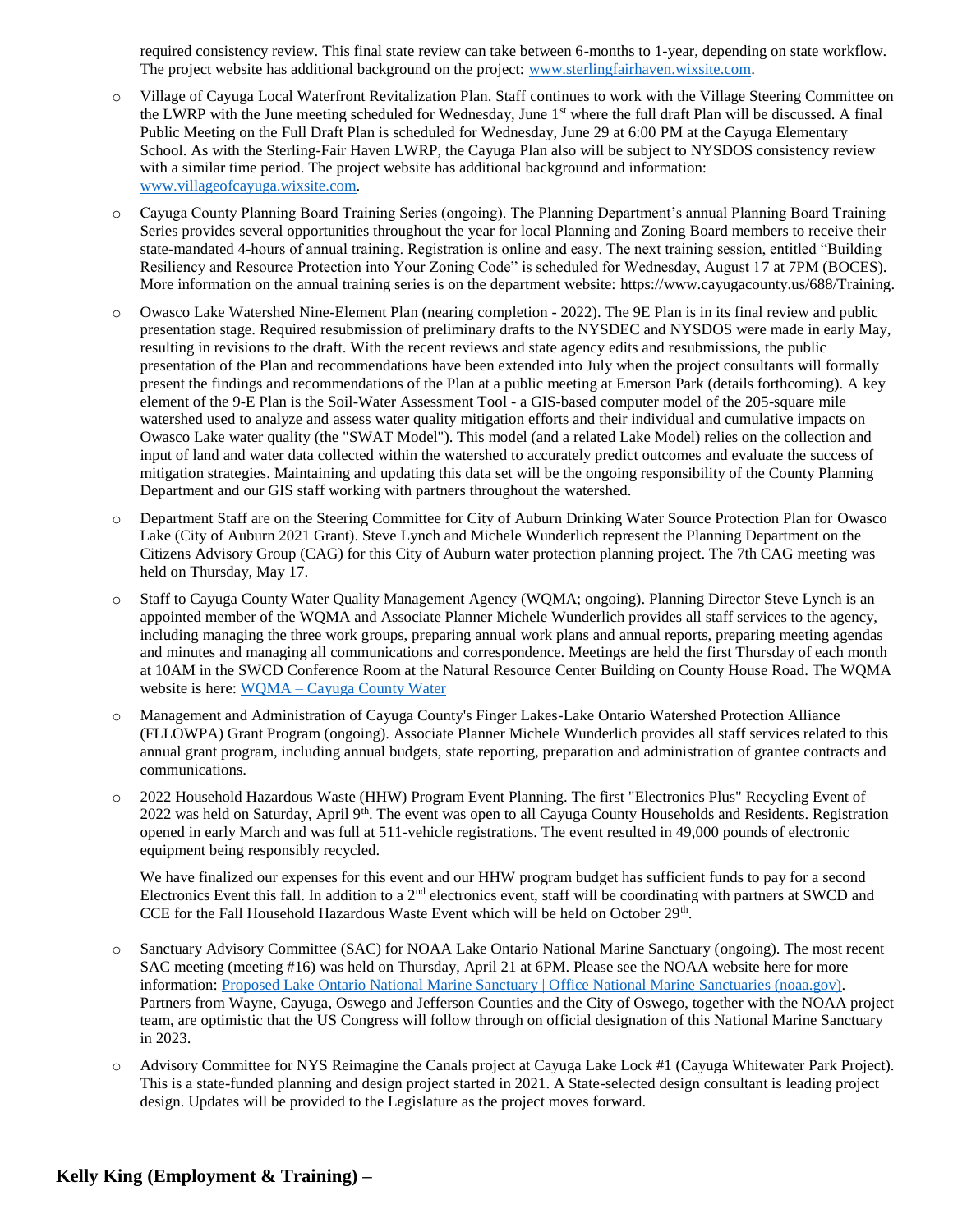## **Career Services**

- o Approx. 240 customers served the center in person this month, up from 150.
- o DOL staff continue to provide virtual appointments only and are not seeing in person customers.

## **DSS Program Update (JOBS Program)**

- o 57 new/additional DSS referrals this month (Safety Net, Family Assistance (TANF), Non-Employable)
- o 2 Job Readiness Classes/Trainings administered weekly in person/groups (Job Clubs)
- o 5 Workshops provided:
	- \*Creating an Employment Portfolio
	- \*Goal Setting as it Applies to Reemployment
	- \*Networking (with Networking Bingo game)
	- \*Leadership in the Workplace
	- \*Communication Soft Skills

#### **WIOA/TAA ITAs (Adults, Dislocated Worker, Youth, TAA)**

o 7 customers enrolled in training ITA (Individual Training Account)

#### **Youth Programs**

- o Increase in WIOA youth work experience element
- o 2 youth ITAs- continued success
- o Increase in youth outreach continues to show positive results
- o Summer Program (OTDA) recruitment and application process began- update will be provided
- o SYEP allocation was presented showing an increase in funds by approximately 4,000. Cayuga County allocation is just over 190,000
- o SYEP budget and performance goal sheet was submitted by E&T Director to WDB for submission to OTDA
- o FFFS funds for Youth Employment Project has been spent out. Will continue at the completion of SYEP if granted funds

#### again **Additional Updates:**

- o 309 Job Orders listed in the NYS Job Bank- referrals and matching services provided
- Cross Training and staff development training in house for the E&T team continues- Beth Bentley- new staff member was welcomed to E&T
- o Increase in community job fairs within the community
- o Met with CCC- HS completion program
- o Developing a formal/structured employer OR for youth program
- o Met the architect for the Workforce Development Building
- o BOCES- SNAP grant for Health Train Model for other industries- discussions
- o WIOA allocations for new fiscal program year 7/1/22-6/30/23
- Program Goals for the new program year include: Utilizing more of the 14 youth elements for enrollment; Creating a Business/Operation plan for all E&T programs and procedures; Strengthening cross training and staff development opportunities; Developing stronger relationships within the business community to promote OJT program and increase employer participation

## **Bradley Broadwell (CEDA) –**

- o Metric Snapshot through June, 2022 :
- o Existing businesses assisted: 57
- o Entrepreneurs assisted: 30
- o City of Auburn ARPA outreach: 90 businesses
- o See supplemental document for additional metrics and economic indicators.

Over 50 ARPA Grant applications have been submitted for consideration. Staff has been working with the city on creating and applying scoring criteria for award money. We will sending out the award and denial letters and then we will be working with the city to disperse the award money.

The SBAP loan program with the city- we have been working with two companies and advising loan participants on their loan defaults. Quilts By Commission will be closing: The owner informed CEDA and the City of Auburn that she is moving out of state. She is a SBAP loan holder.

Staff will be meeting with the city to discuss possible alterations to how the next microenterprise program will be structured. The next set of loans will commence in the fall.

Working with Cayuga County and Steve Lynch. We have been advised that the County has allocated \$500,000 in ARPA funds to small business. And the County ARPA committee meets  $6/9/22$  to discuss the program. I am told that it has as of yet been determined who will be administering the program.

Andrea Seamans, coordinator of the "Friends" of Port Byron Old Erie Canal Heritage Park, made a request for the CDA to visit, on June 22, the Canal Society's new site (former St. John's church) the Samuel Center for Canal History in Port Byron. They are looking for funding opportunities to enhance the recently purchased facility which will house the Canal Society of New York State's expensive canal collection and be a site for community programs.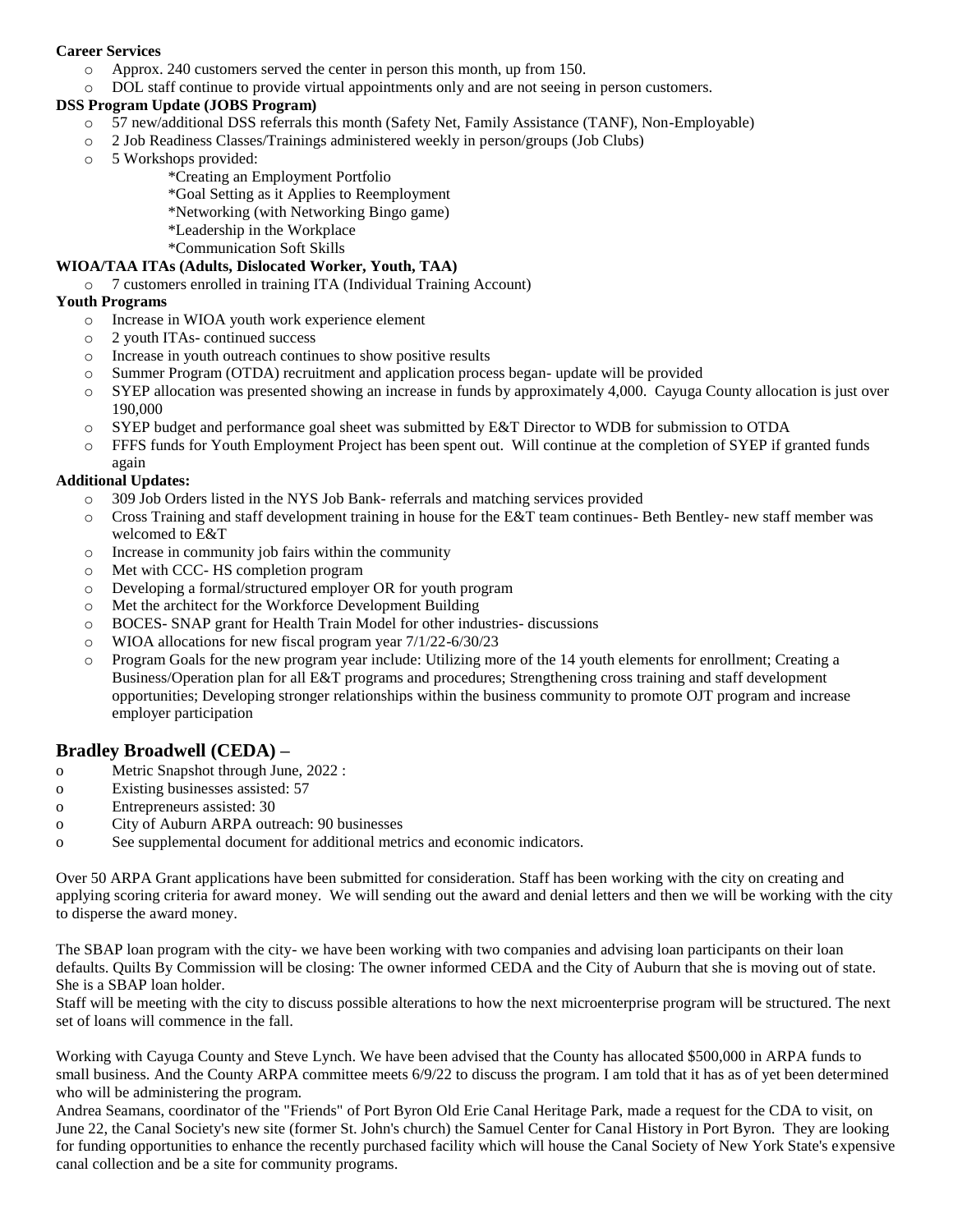The CDA staff has completed working with Steve Lynch and David Bottar of the Central New York Regional Planning and Development Board (CNY RPDB) in submitting final paperwork to the US Department of Commerce Economic Development Administration, Philadelphia, PA office for the ARPA EAA Application Control 119788 - Cayuga County IDA & Cayuga Co. WSA. Sewer project.

Mr. Broadwell and Ms. Reister represented Cayuga County at the New York State Economic Development Council Annual meeting in Cooperstown, NY.

CEDA is holding bi-weekly meetings with TGW Studio, the marketing agency contracted to develop the Auburn place-based brand for AIDA. TGW has produced digital ad campaigns on social media and a printed rack card, which will be distributed throughout the city and county, to promote living, working and doing business in and around Auburn.

Both CEDA and AIDA ran digital campaigns during Small Business Week and Economic Development Week, which took place the first two weeks in May. Campaigns highlighted local industry and entrepreneurship.

Staff has begun the recruitment and interview process for two open part-time positions at CSS. Our most recent Communications Coordinator Javani Portipilo left for a full time opportunity and our open office manager that focuses on bookkeeping and compliance, need to be filled.

Staff met with Robert Griffin, Regional Director, Small Business Development Sector to initiate a bimonthly consulting services day at the 2 State Street offices for Cayuga County business and entrepreneurs.

Working to schedule an introductory meeting the week of June 13<sup>th</sup> with Amie Gabriel, Interim CEO, Cayuga Milk Ingredients to discuss the expansion project and land purchase.

## **Doug Kierst (Soil & Water Conservation District)**  *AGRICULTURAL TECHNICAL ASSISTANCE:*

- Cayuga SWCD Staff continue to work on project planning with farms in preparation for the 2022 construction implementation season. So far this year, 3 bids have been awarded to schedule construction on agricultural projects. We have 2 more opportunities currently available for contractors to bid on. The mandatory site showings for the projects will be held on June 8<sup>th</sup> and the deadline for the SWCD to receive the bids is June 29, 2022. For specific information on the projects, visit [www.cayugaswcd.org](http://www.cayugaswcd.org/)
- Cayuga SWCD Staff continue to complete weekly construction site inspections on one SPDES permitted construction site at an agricultural operation in the Cayuga Lake Watershed.
- Cayuga SWCD Staff worked with farms to submit 1 grant application to the Climate Resilient Farming Grant Program (Round 6) and 5 applications to the Agricultural Nonpoint Source Abatement and Control Grant Program (Round 28). The Cayuga SWCD should be notified of successful/unsuccessful applications sometime in the Summer of 2022.

## *NON-AGRICULTURAL & MUNICIPAL TECHNICAL ASSISTANCE:*

- Cayuga SWCD Staff assisted the Town of Niles Highway Department to complete a roadbank drainage and ditch stabilization project on Appletree Point Road in the Skaneateles Lake Watershed.
- Cayuga SWCD Staff continue to work with the Cayuga County Health Department, the Y-Camp (Town of Niles), The Nature Conservancy, Justin Jobin of Coastal Wastewater Solutions, LLC and engineer Bruce Natale to install 2 demonstration projects on existing camp septic systems (bath houses) for advanced nutrient removal. The primary focus of the project is on phosphorous removal. Construction is expected to begin in early June.
- Cayuga SWCD Staff continue to assist the Town of Montezuma with site construction on the Heritage Park Improvement Project.
- Cayuga SWCD Staff continue to complete septic system designs, sanitary code inspections and percolation tests for county residents. Homeowners in the Towns of Cato, Ira, Owasco, Sterling and Victory reached out to the SWCD for assistance.

## **OTHER SWCD NEWS, WORKSHOPS & TRAININGS:**

- **THANK YOU** to everyone that helped make the Cayuga SWCD's Annual Spring Tree Seedling and Groundcover Sale & Pond Stocking Spring Fish Sale a success! Whether you purchased trees, shrubs, fish, bird houses or barley rolls for yourself or another, we appreciate your business.
- The Cayuga SWCD is partnering with other SWCDs and agricultural related organizations to promote the 2022 Soil Health & Climate Resiliency Field Days. There are 10 field days scheduled throughout NYS. Two events will be held in Central NY. The first one is scheduled for July  $13<sup>th</sup>$  @ Rodman Lott & Son Farms in Seneca Falls (Seneca Cty) and the second one for July 25<sup>th</sup> @ Thompson Research Farm in Freeville NY (Tompkins Cty). For additional information and to register, visit: *fielddays.newyorksoilhealth.org*.

## **Dan Welch (Director Cornell Cooperative Extension)**

o CCE Cayuga is collaborating with CCE Seneca and CCE Schuyler to hire a shared environmental and natural resource educator for the three counties. The focus of this position will be on watershed education, recycling/solid waste education, and engaging volunteers in several existing and new natural resource programs. The funding for this position is from an increase in statewide funding to county CCE associations.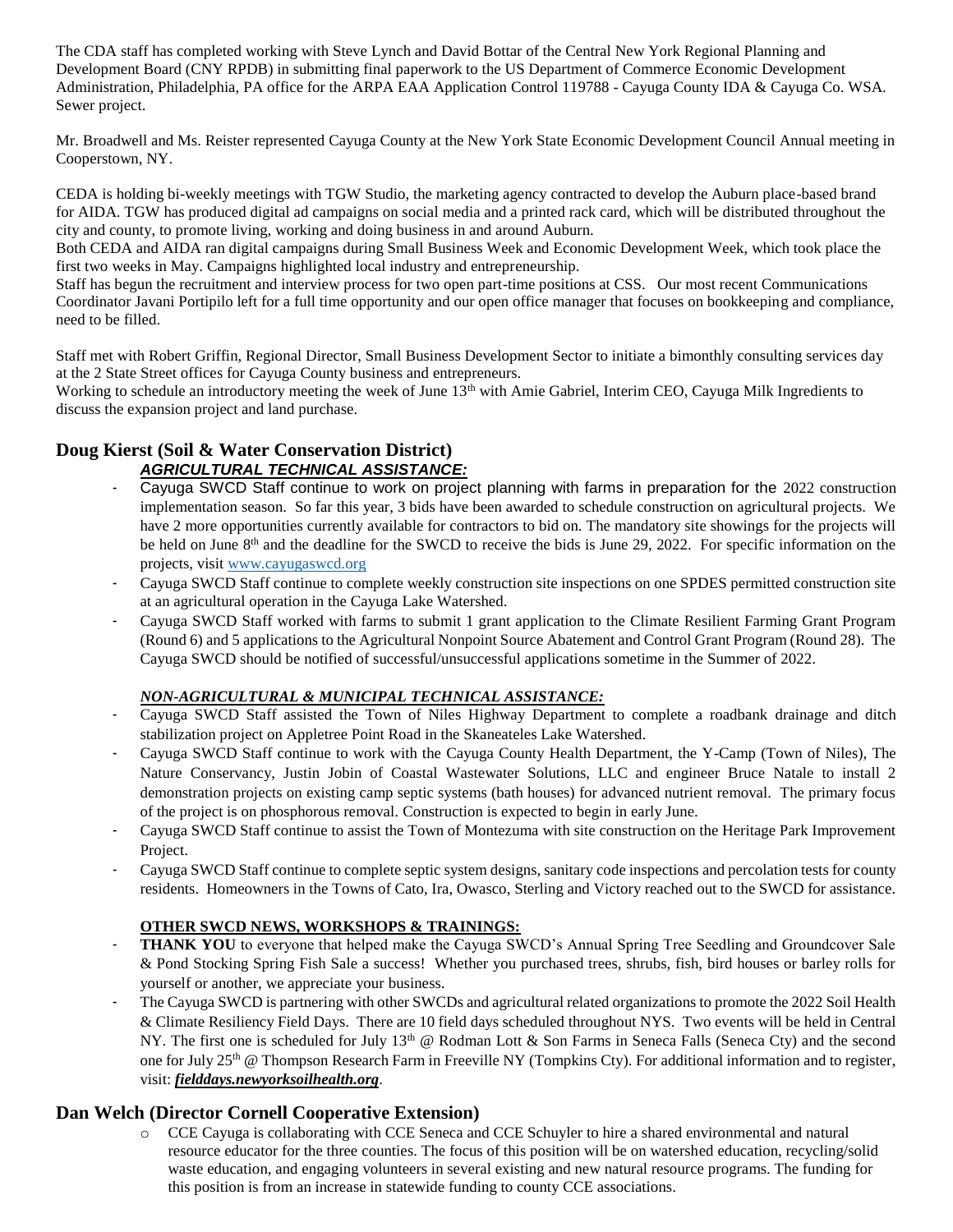- $\circ$  On May 14<sup>th</sup>, CCE Cayuga held a workshop with Dickman Farms on composting with worms for homeowners. Composting with worms enables people to compost indoors, year-round.
- o CCE Cayuga's nutrition program is helping to inform families about alternative formula brands that they can feed to their babies during the formula shortage. We are also helping to amplify similar messages from the County Health Department and WIC.
- o Sara Wagner, started as CCE Cayuga's part-time 4-H STEM educator at the end of April. Sara brings a background in food science to the position and will be leading our efforts to engage more youth through science and technology.
- o The 4-H Youth Fair will be held July 28<sup>th</sup>-30<sup>th</sup> at the Ward O'Hara Agricultural Museum. There will be dairy cattle, sheep, and rabbit shows. In addition, there will be displays for photography, crafts, woodworking, horticulture, and other projects.
- o As part of our new partnership with the South-Central New York Dairy and Field Crops extension team, we will be hosting two Healthy Soils workshops on July 6<sup>th</sup>. The workshops will feature the National Grazing Lands Coalition Soil Health trailer. The trailer has hands-on activities to demonstrate how to measure features of healthy soils.
- o CCE Cayuga still has an open position for an Agriculture Environment Sustainability educator.

## **Karen Kuhl (Tourism)**

|                                             | Occ $%$ |      | <b>ADR</b> |       | <b>RevPAR</b> |       |
|---------------------------------------------|---------|------|------------|-------|---------------|-------|
|                                             | 2022    | 2021 | 2022       | 2021  | 2022          | 2021  |
| Current Month - April<br>2022 vs April 2021 | 50.4    | 47.7 | 124.58     | 87.98 | 62.79         | 41.97 |
| Year to Date - April 2022<br>vs April 2021  | 44.8    | 46.8 | 112.94     | 81.01 | 50.54         | 37.89 |

o Public Relations

- Shelby Vittick, Modern Farmer Magazine May  $13-15$
- National Travel and Tourism Week
- Madden Media FAM May 17th

## Upcoming

- Rachel Elizabeth, Blond Wayfarer June 9-12
- Martinique Lewis & Phil Calvert late July
- o Groups
	- Attended TAP Dance Conference
	- Continuing conversations with the NYS UGRR Consortium & Niagara Bound Tours regarding Harriet Tubman and UGRR tours
- o Marketing Campaigns
	- Spring Fishing marketing campaign to kick off in April going strong.
	- Working with ILNY, NYSTIA and BRAND USA to reach the Canadian market. Focusing on natural and cultural assets. – continuous throughout the summer
	- **•** Presenting at eToursim Summit in Orlando, FL on June 7th.
	- Brave Women FLX will continue with very minimal posting to keep audiences engaged.
	- Working with Miles Partnership on Destination Optimization
	- Working with ALON Marketing on Travel Trade Activation
- o Cultural Tourism Public Relations
	- Podcast Podcast interview recordings have started, we have an expected launch date of mid-June
	- Harriet Tubman Byway In conversations with NYS Underground Railroad Consortium to apply for grant money to develop them plan to apply for state byway designation. This byway would extend Maryland's "Harriet Tubman Byway" into New York State.
	- Travel Unity Summit We will be hosting the Travel Unity Northeast Summit in Auburn, the first week of December. The Summit will bring together superlative cases of DEI in Finger Lakes Tourism Partners as well as New York State and the Northeast. This is an amazing opportunity to position Auburn as a prime destination for meetings by elevating the efforts in our region.
	- Pride of Place promotion is moving along. The yard signs have been delivered to our office, please stop by and pick one up.
	- **•** Diverse Businesses Held a very successful diverse business owner meeting on May  $18<sup>th</sup>$ .
	- Continuing working with ILNY to identify ways to bring the story of Harriet Tubman's life and legacy in New York State to a wider audience.
	- **•** Continuing conversations with NYS Underground Railroad Consortium for Bike the Erie Canal participation.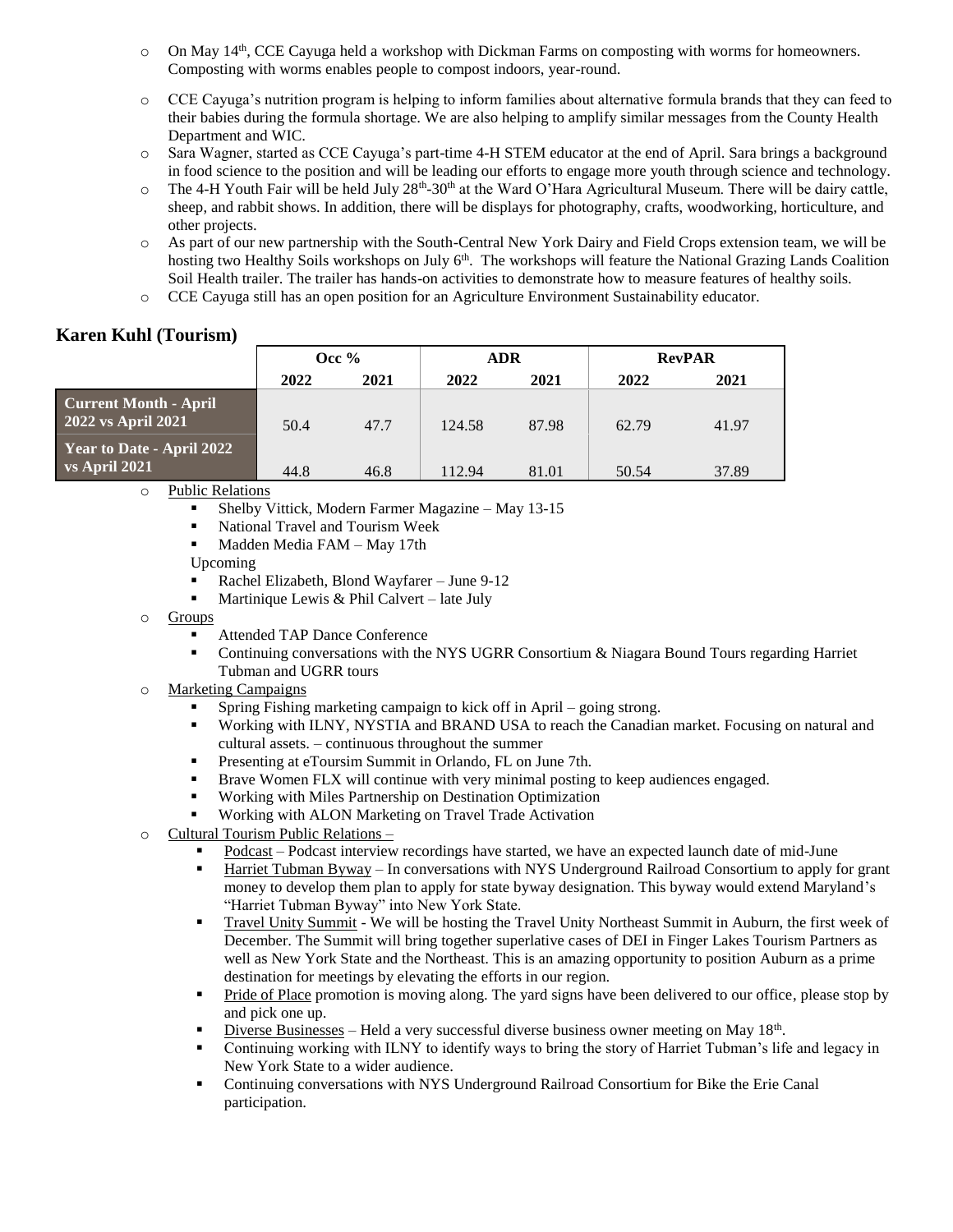#### **RESOLUTIONS:**

#### **PLANNING:**

- 6-22-PL-1 Authorizing the signing of a Professional Services Memorandum of Agreement with Anna Feldman to assist the Cayuga County Planning Department in its work to enhance, update and utilize the Soil & Water Assessment Tool (SWAT) Model for the Owasco Lake Watershed Nine Element Plan Implementation Phase
- 6-22-PL-2 Authorizing the submittal of a grant application funding request to the New York State Department of State t make improvements to the Cayuga County Lake Blueway Trail with installation of an ADA-Compliant Kayak Launch at Frontenac Park in Union Springs
- 6-22-PL-3 Authorizing Cayuga County submission of a 2022 CFA Grant application for Emerson Park Priority Projects and Authorizing matching funds allocation and acceptance of grant funds and project activities pending award of New York State CFA Grant funds
- 6-22-PL-4 Authorizing the submittal of a grant application funding request to the New York State Department of State for the Sterling-Fair Haven Community Connection Trail Feasibility Study and Authorizing County ARPA funds for partial grant matching funds

#### **ADJOURNMENT: Tuesday, July 12, 2022 – to follow Public Works**

If you have a disability and need accommodations, please call the Clerk of the Legislature's office at 253-1308 at least 48 hours before the scheduled meeting to advise what accommodations will be necessary.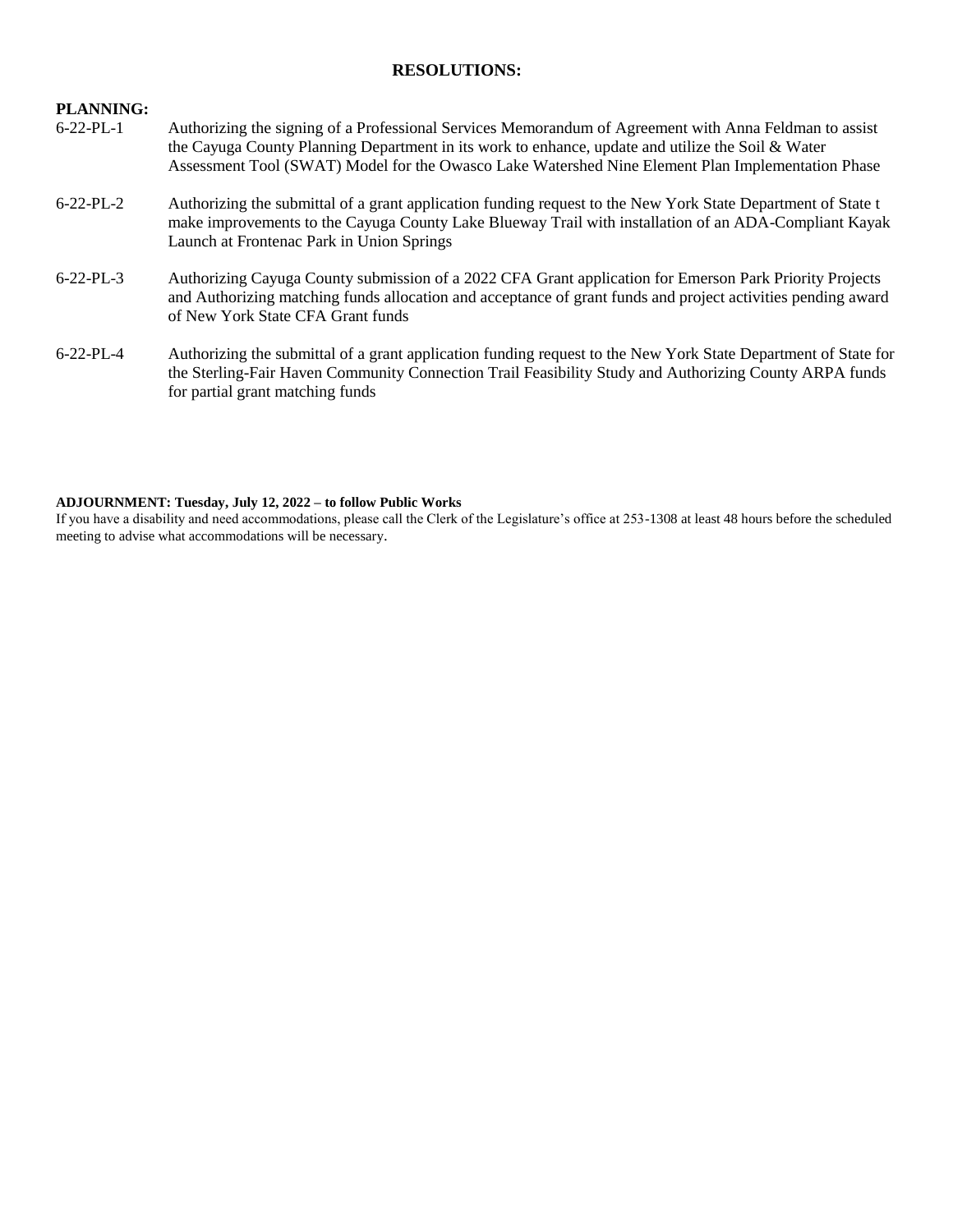## **AUTHORIZING THE SIGNING OF A PROFESSIONAL SERVICES MEMORANDUM OF AGREEMENT WITH ANNA FELDMAN TO ASSIST THE CAYUGA COUNTY PLANNING DEPARTMENT IN ITS WORK TO ENHANCE, UPDATE AND UTILIZE THE SOIL AND WATER ASSESSMENT TOOL (SWAT) MODEL FOR THE OWASCO LAKE WATERSHED NINE ELEMENT PLAN IMPLEMENTATION PHASE**

By: Hon. Aileen McNabb-Coleman, Chair, Planning and Economic Development Committee Hon. Hans Pecher, Chair, Ways & Means Committee

WHEREAS, the water quality of Owasco Lake is important to Cayuga County and its residents; and

WHEREAS, the County currently has a grant through the New York State Department of State to update the Owasco Lake Watershed Management and Waterfront Revitalization Plan into a Nine-Element (9E) Plan; and

WHEREAS, one of the recommendations in the draft 9E Plan is to update the Owasco Lake Watershed's Soil and Water Assessment Tool (SWAT model) with new data and information, including hydrologic files; and

WHEREAS, the Planning Department has been working with Ms. Anna Feldman, a graduate student at the Yale School of the Environment, whose graduate studies, interests and skill set aligns with this SWAT Model work; and

WHEREAS, the Planning Department has approved and allocated funds in their FY22 Professional Services budget line **(Account A80204-54059)** of \$2,500 to hire a research associate to assist with this scope of work to enhance, update and utilize the SWAT model; and

WHEREAS, Cayuga County deems it to be in the public interest and benefit to enter into a Memorandum of Agreement (MOA) with Anna Feldman to collaborate with Planning Department and Project staff and perform professional services for this Project; and

WHEREAS, Anna Feldman is considered a sole source provider of professional services due to her knowledge and skills used in this specific project and the SWAT Model; NOW, therefore be it

RESOLVED, the Chair of the Legislature is hereby authorized and directed to execute a professional services MOA with Anna Feldman in an amount not to exceed \$2,500.00 and a term ending on or before October 1, 2022, subject to review and approval of by the County Attorney's Office as to form and content of the MOA; and further be it

RESOLVED, that the Cayuga County Finance Director is authorized to make the journal entries appropriate and necessary to implement this resolution.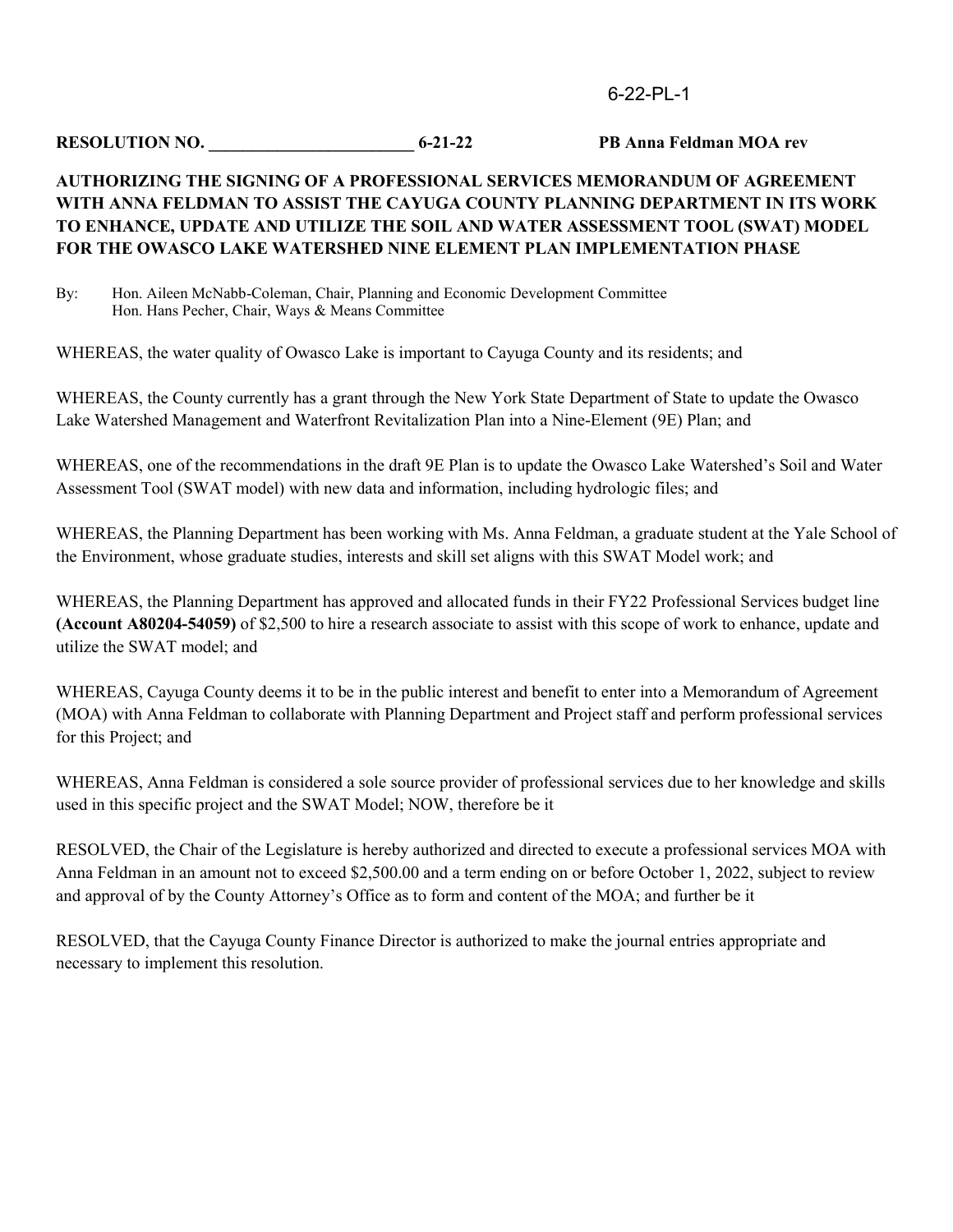#### **RESOLUTION NO.\_\_\_\_\_\_\_\_\_\_\_\_\_\_\_ 6/21/22 PB CLBWT GRANT rev**

#### **AUTHORIZING THE SUBMITTAL OF A GRANT APPLICATION FUNDING REQUEST TO THE NEW YORK STATE DEPARTMENT OF STATE TO MAKE IMPROVEMENTS TO THE CAYUGA LAKE BLUEWAY TRAIL WITH INSTALLATION OF AN ADA-COMPLIANT KAYAK LAUNCH AT FRONTENAC PARK IN UNION SPRINGS**

Hon. Aileen McNabb-Coleman, Chair, Planning and Economic Development Committee Hon. Hans Pecher, Chair, Ways & Means Committee

WHEREAS, in 2009 Seneca County applied for and received a grant from the New York State Department of State Local Waterfront Revitalization Program to fund the development of a tri-county Cayuga Lake Blueway Trail Plan ("the Plan") to create a paddle craft trail along the entire circumference of Cayuga Lake in Cayuga County, Seneca County, and Tompkins County; and

WHEREAS, between 2010 and 2014 Planning Staff from Cayuga County partnered and worked with Planning Staff from Seneca and Tompkins counties to develop the Plan; and

WHEREAS, in 2015 Tompkins County applied for and received a grant from the New York State Department of State Local Waterfront Revitalization Program to continue the tri-county effort and fund the initial implementation of the Cayuga Lake Blueway Trail with support and assistance from Cayuga County and Seneca County; and

WHEREAS, between 2017 and 2020 Planning Staff from Cayuga County partnered and worked with Planning Staff from Seneca and Tompkins counties to officially establish the Cayuga Lake Blueway Trail by designing and installing site signage and kiosks, developing marketing materials for the 12 canoe/kayak launch sites around the lake including at Frontenac Park in Union Springs; and

WHEREAS, this year Cayuga County will apply for grant funding from the New York State Department of State Local Waterfront Revitalization Program to make further improvements to the Cayuga Lake Blueway Trail through the installation of an ADA-compliant kayak launch at Frontenac Park in the Village of Union Springs, the premier boat and paddlecraft launch site on Cayuga Lake in Cayuga County (the Project); and

WHEREAS, the installation of an ADA-compliant kayak launch at Frontenac Park will provide greater access to persons of all abilities to enjoy recreating on Cayuga Lake and this launch would be the only ADA-compliant launch along the 87-mile trail around the lake except those in the City of Ithaca; and

WHEREAS, this Project is listed as a priority project not only in the Cayuga Lake Blueway Trail plan but is also included in the new master plan for Frontenac Park which was developed as part of the 2021 New York State approved Village of Union Springs Waterfront Revitalization Program that staff from the Cayuga County Dept. of Planning and Economic Development helped develop; and

WHEREAS, this funding opportunity is an 75/25 split with 75% of the Project cost covered by grant funding and 25% of the cost required to be provided as matching funds in the form of cash or in-kind staff services; and

WHEREAS, the total cost of the Project is \$84,060 with grant funds covering \$63,045 for the purchase and installation of the kayak launch plus grant administration costs to Cayuga County and \$21,015 in local matching funds consisting of \$560 of inkind, non-cash staff services from Cayuga County Planning and \$20,455 of a combination of in-kind services and cash by the Village of Union Springs; and

WHEREAS, the Cayuga County Legislature wishes to continue to support the cooperative efforts of Cayuga County, Seneca County, Tompkins County to further implement and enhance the Cayuga Lake Blueway Trail by providing expanded access to paddlers of all abilities to enjoy Cayuga Lake; and

NOW, THEREFORE BE IT RESOLVED, by the Cayuga County Legislature, as follows:

- 1. The Cayuga County Department of Planning and Economic Development is hereby authorized to submit a County application through the 2022 NYS Consolidated Funding Application (CFA) process for the purposes of installing an ADA-compliant kayak launch at Frontenac Park in the Village of Union Springs; and
- 2. That Cayuga County shall act as Applicant and Grant Recipient, and that the Chair of the Legislature is hereby authorized to accept said Grant if it should be awarded and shall be authorized and directed to execute all financial and/or administrative documents relating to the grant program; and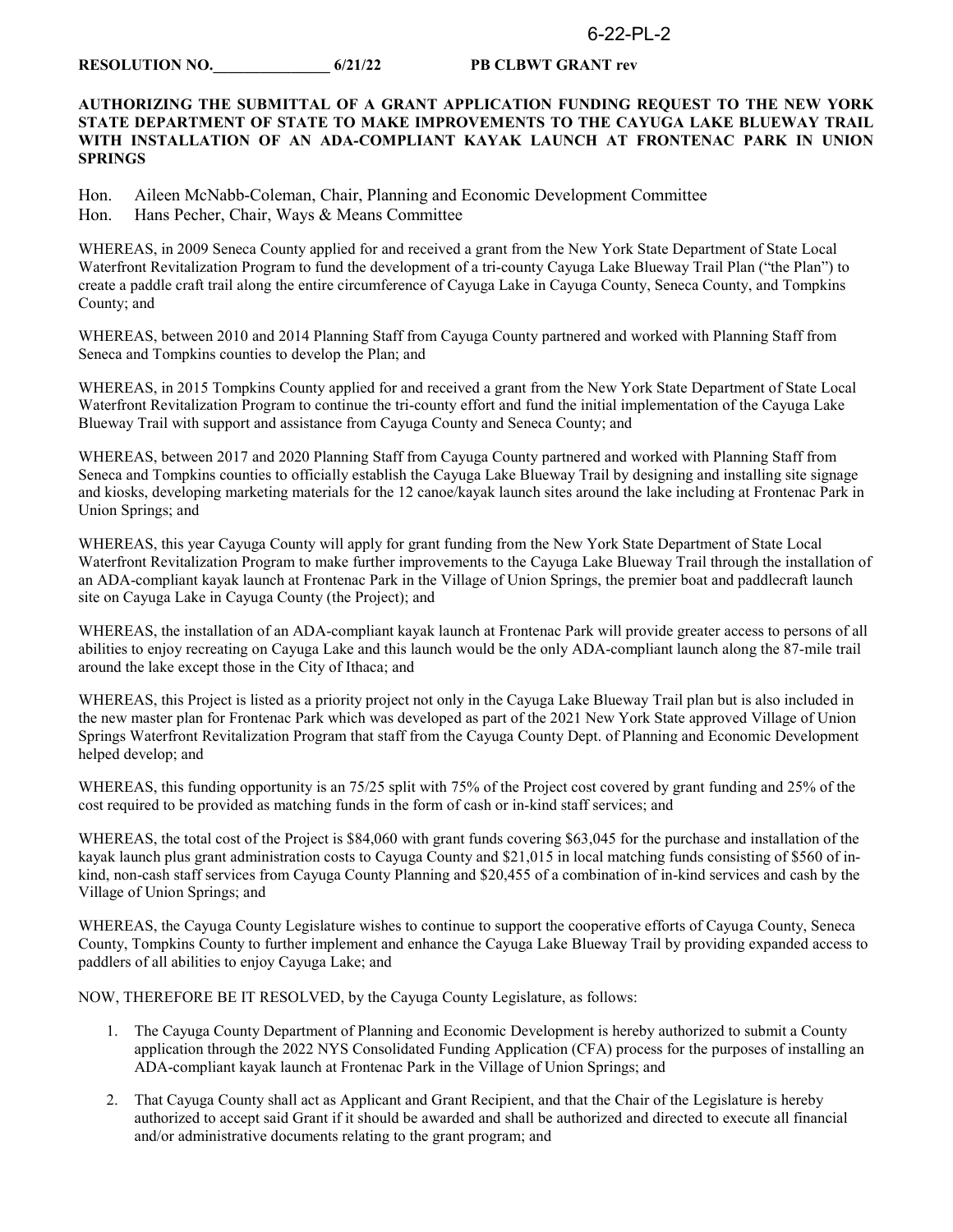- 3. That the maximum amount of money to be applied for in the grant application shall be \$84,060.00 with \$63,045.00 in grant funds and \$21,015.00 to be provided by Planning staff in-kind services, Village of Union Springs in-kind services and Village of Union Springs cash, making up the local share of twenty-five percent of the cost of the Project;
- 4. That the Chair of the Legislature is hereby authorized to enter into an agreement with the Village of Union Springs to further define the rights and obligations of the participants in connection with this Project and to provide that the local share or match for the grant funds shall be made, upon review and approval as to form by the County Attorney's Office;
- 5. That if the County receives the grant funding, that the Finance Director is hereby authorized and directed to create an expense account in the amount of \$67,500.00 and revenue account in the amount of \$67,500.00 to accommodate the expenses for the Project and the reimbursements that Cayuga County Department of Planning and Economic Development will receive from NYS DOS and the Village of Union Springs; and, be it further resolved that
- 6. This resolution shall take effect immediately.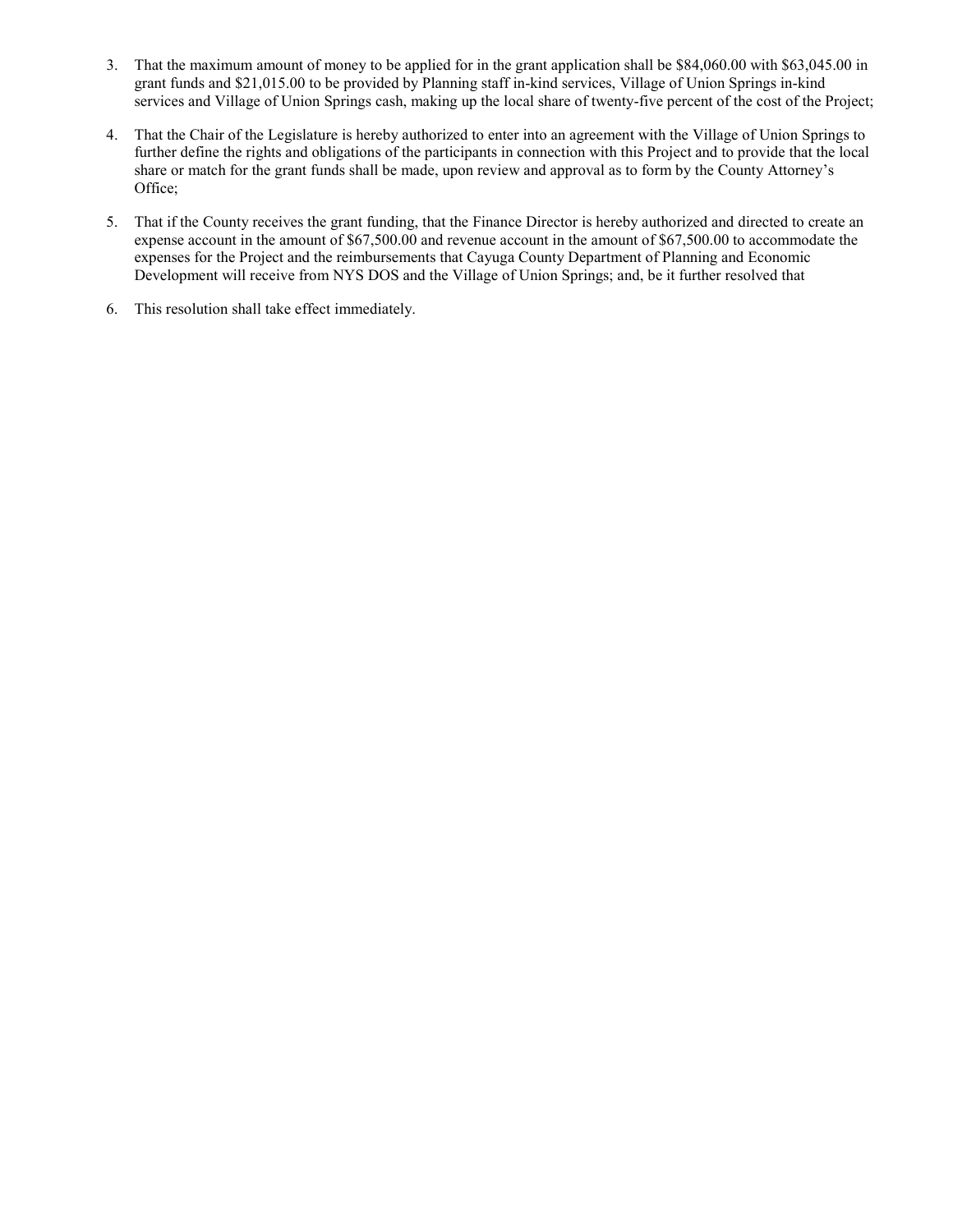## **RESOLUTION NO. \_\_\_\_\_\_\_\_\_\_\_\_ 6/21/22 PB EM PARK 2022 CFA GRANT APPL rev**

## **AUTHORIZING CAYUGA COUNTY SUBMISSION OF A 2022 CFA GRANT APPLICATION FOR EMERSON PARK PRIORITY PROJECTS AND AUTHORIZING MATCHING FUNDS ALLOCATION AND ACCEPTANCE OF GRANT FUNDS AND PROJECT ACTIVITIES PENDING AWARD OF NEW YORK STATE CFA GRANT FUNDS**

BY: Hon. Aileen McNabb-Coleman, Chair, Planning & Economic Development Committee Hon. Hans Pecher, Chair, Ways & Means Committee

WHEREAS, the Cayuga County Legislature unanimously approved and adopted the Emerson Park Master Plan on April 28, 2015, via resolution 138-15 (the "Master Plan"), thereby directing staff to pursue the phased implementation of Emerson Park Master Plan Priority Projects as opportunities and resources were identified and defined; and

WHEREAS, the Master Plan identified a four-phase redevelopment strategy consisting of:

- 1. Development of a Comprehensive Park Programming Plan;
- 2. Preparation of Conceptual/Schematic Designs and Construction Cost Estimates for Key Park Projects aligned with Programming Plan Recommendations
- 3. Development of Detailed Construction Plans and Bid Documents for phased construction of Key Park Projects, based on Design Schematics/Concepts;
- 4. Bidding, Funding and Construction of Key Park Projects; and

WHEREAS, Cayuga County and Foundation Partners have funded and completed the first two phases of the Emerson Park redevelopment strategy cited above, setting the foundation for development of Construction Plans and Bid Documents, followed by Bidding, Funding and Construction of Key Park Projects; and

WHEREAS, the Legislature adopted Resolution No. 175-21 on June 16, 2021 establishing Capital H Account 21-02 and allocating \$1,000,000.00 for the revitalization of Emerson Park which can be used to leverage outside sources of funding from state grant programs, philanthropic foundations and community groups to support Key Park Projects; and

WHEREAS, staff has prepared a Deauville Island Capital Project consisting of: Concert Site Infrastructure, Concert Lawn Seating Areas, Extended Lakefront Pedestrian Pathways, Seawall Seating Areas and Plazas and Deauville Island Beach Upgrades at a design, bidding and construction cost estimate of \$1,750,000.00 – a project that will create an attractive and ready setting for concerts, events and extended programming to generate active use and future revenues; and

WHEREAS, up to \$500,000.00 in competitive New York State Grant Funding will be available under the 2022 Environmental Protection Fund (EPF) Parks, Recreation and Heritage Grants Program (EPF Parks Grant) with an application deadline of July 29, 2022; and

WHEREAS, the County's investment of \$1M and a successful EPF Grant Award of \$500K will leave a \$250K project funding gap that must be addressed for submission of a 2022 CFA EPF Parks Grant and staff is actively seeking to fill this funding gap with contributions from philanthropic foundations and/or community groups prior to the grant submission deadline; and

WHEREAS, the Cayuga County Legislature wishes to advance the Deauville Island Revitalization Projects for public bidding and construction in 2023 and therefore supports the submission of a County 2022 CFA Grant Application to NYS Parks;

NOW, THEREFORE BE IT RESOLVED**,** by the Cayuga County Legislature as follows:

1. The Cayuga County Department of Planning & Economic Development is authorized and directed to prepare and submit a 2022 CFA Grant Application to the NYS EPF Parks, Recreation and Heritage Grants Program, in the amount of \$1,750,000.00 in grant funding, supported by the Cayuga County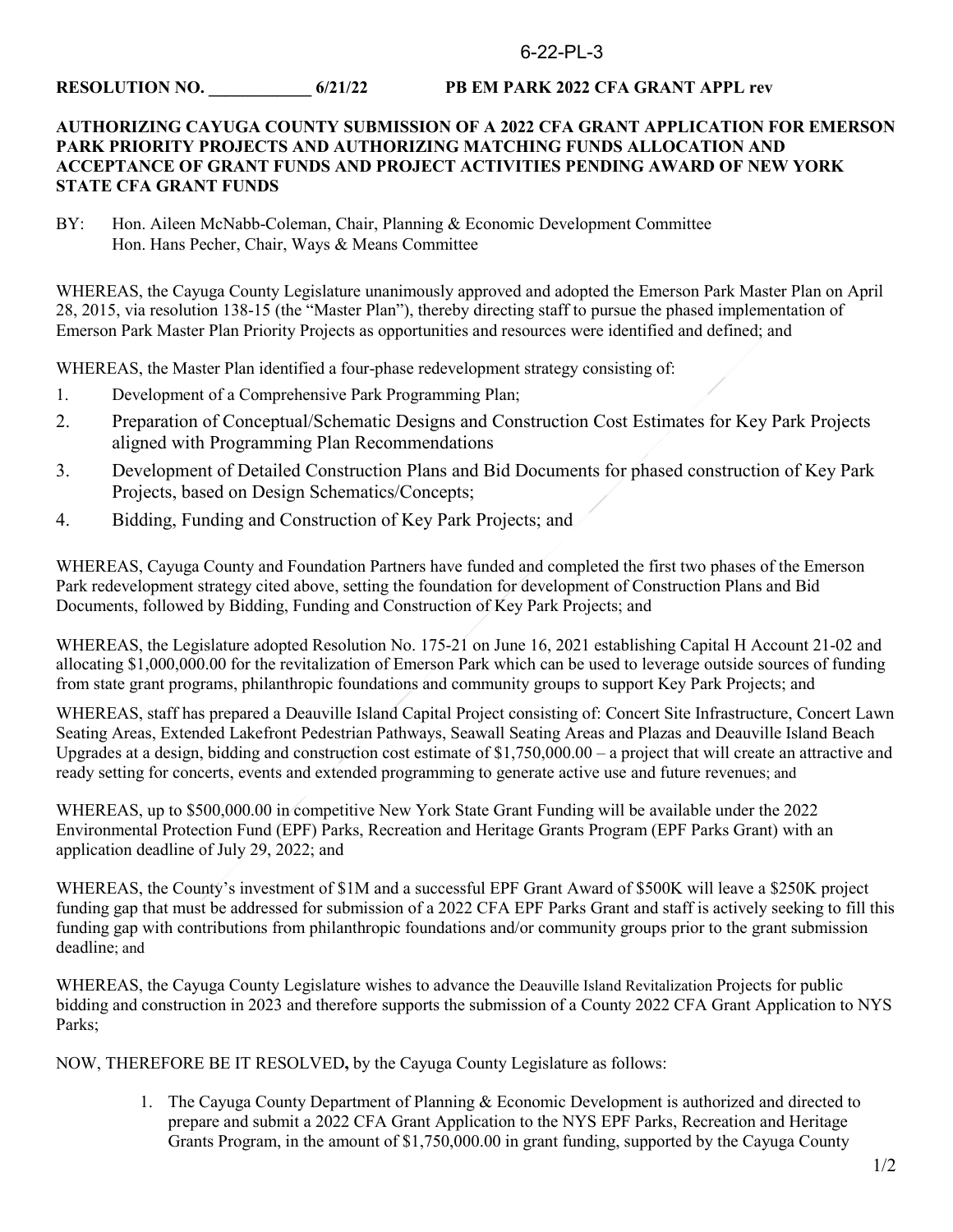investment of \$1,000,000.00, with such authorization conditioned on the County securing the \$250,000.00 project funding gap with outside philanthropic, community and/or other funding commitments prior to application submission; and

- 2. Pending a successful EPF Grant Award from New York State, the Chair of the Legislature is hereby authorized to accept said Grant and directed to execute the forms, contracts and agreements, including amendments to current professional services contracts for the Park Architects of Record, as necessary, to contract for awarded grant and matching funds and implement the proposed Park Project, subject to review and approval of said forms, agreements and contracts by the Cayuga County Attorney; and
- 3. The County Finance Director is hereby authorized to create the journal accounts and entries to receive said grant, philanthropic or community funds secured for the Park Project within Capital H Account 21- 02 necessary and appropriate to implement the Park Project; and
- 4. This resolution shall be in effect immediately upon adoption.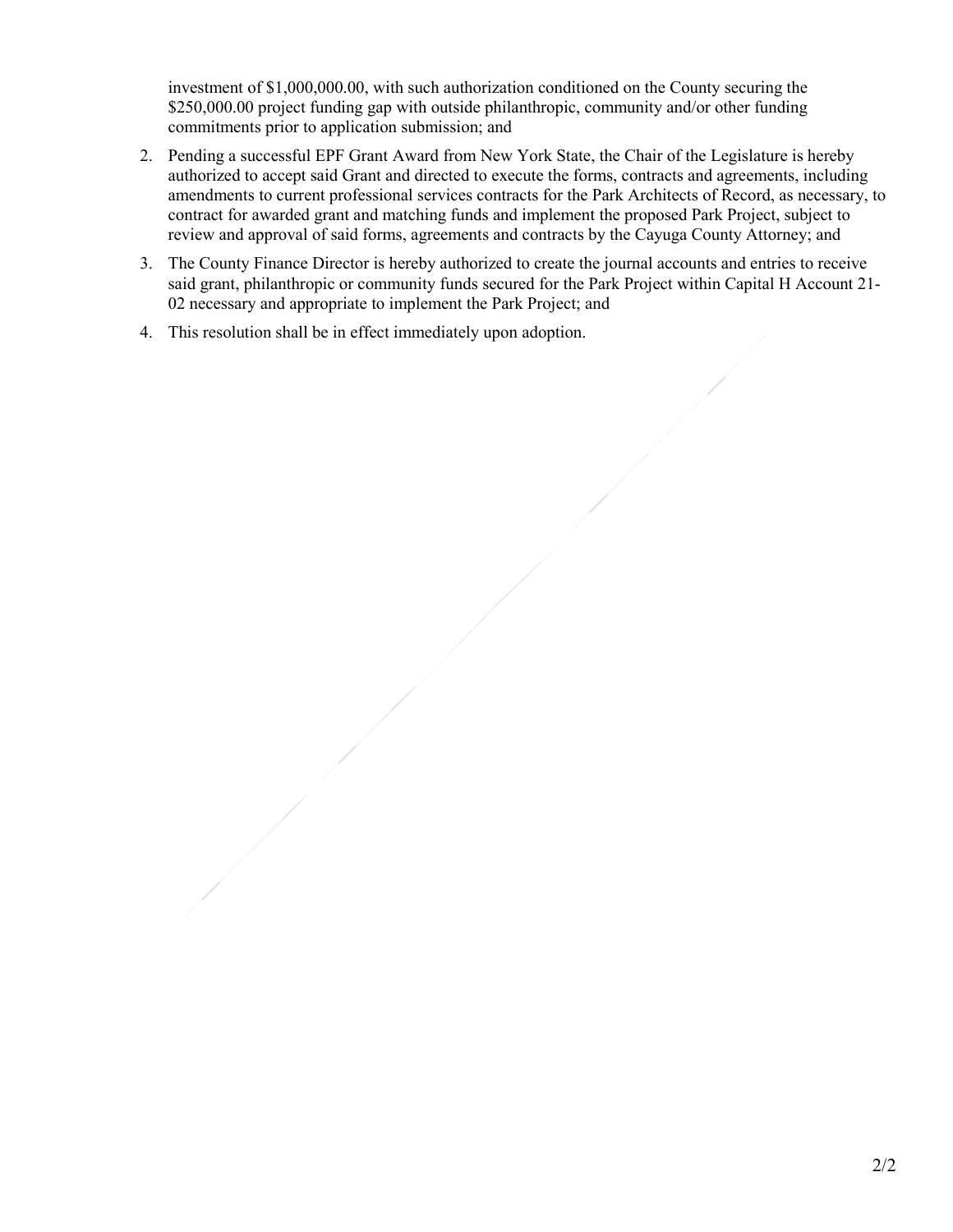## **EMERSON PARK 2022 CFA PROPOSAL: CONCERT, SEAWALL AND PATHWAY-PLAZAS**

## **TOTAL PROJECT COST: \$1.75 M:**

## **FUNDING SOURCES:**

| $\bullet$ TOTAL:                                                 | \$1,750,000.00 |
|------------------------------------------------------------------|----------------|
| Philanthropic Support Grant and/or Increased County Contribution | \$250,000.00   |
| • NYS 2022 CFA Grant Submission (Competitive; Due July 29)       | \$500,000.00   |
| • County Contribution (Authorized ARPA Allocation)               | \$1,000,000.00 |

Building off of the 2020 Biederman Redevelopment Ventures Programming Plan, the Friends of Emerson Park (FOEs) was established in 2021 to promote and support the Cayuga County Parks and Trails Department in the development, preservation, and vision of Emerson Park while fostering community-oriented events and fundraisers. The inaugural 2022 season, created in collaboration with Friends of Emerson Park and County Parks & Trails, includes multiple events summer-long on Deauville Island:

- EPIC Summer Thursday Night Weekly Concert Series
- Wednesday Night Weekly Family Movies Series
- Tuesday Night Recreation and Wellness Drop-In Events

The proposed project, shown in the concept graphic on the following page, will support and expand this new programming by establishing the infrastructure necessary to increase and host revenue-generating events of up to 2,000 attendees. The scope will center on the southwest quadrant of the island and include:

- Pathways tying into the existing circulation system that complete the new pedestrian loop and provide access to programming events,
- A lawn and meadow area for audience seating,
- Enhanced lake access with new stone seat walls and expanded plaza spaces connecting the seawall paths, staging/seating areas and beachfront, and
- Lakeshore beach restoration.

Establishing this infrastructure will prime Emerson Park for planned future enhancements such as visitor boat docks along the seawall, a central restroom and concession building, and sponsor-ready components such as permanent concert stage facility, destination playground and rental picnic shelters. The project will also complement the removal of the dilapidated picnic shelter and establishment of a new festival tent site to the east; these improvements are underway as part of the current CFA grant project being completed. With this investment, Emerson Park and Deauville Island will be positioned to be branded as a regional event center, enhancing recreational and cultural events for county residents and attractting tourists – and their spending, to the Park from across upstate NY.

The total project cost is \$1.75 million. Identified funding includes a Cayuga County budget allocation (\$1 million) and an EPF consolidated funding application grant (\$500,000). The remaining funds will be sought through a donation from philanthropic and/or community organizations or a request for an additional county budget allocation. With a 71% match in combined county and local funding and the support of active programming planned for this summer, this exciting project should present a competitive and compelling grant application.

## **PELASE SEE THE CONCEPT GRAPHIC WITH ADDITIONAL PROJECT DETAILS ON THE FOLLOWING PAGE**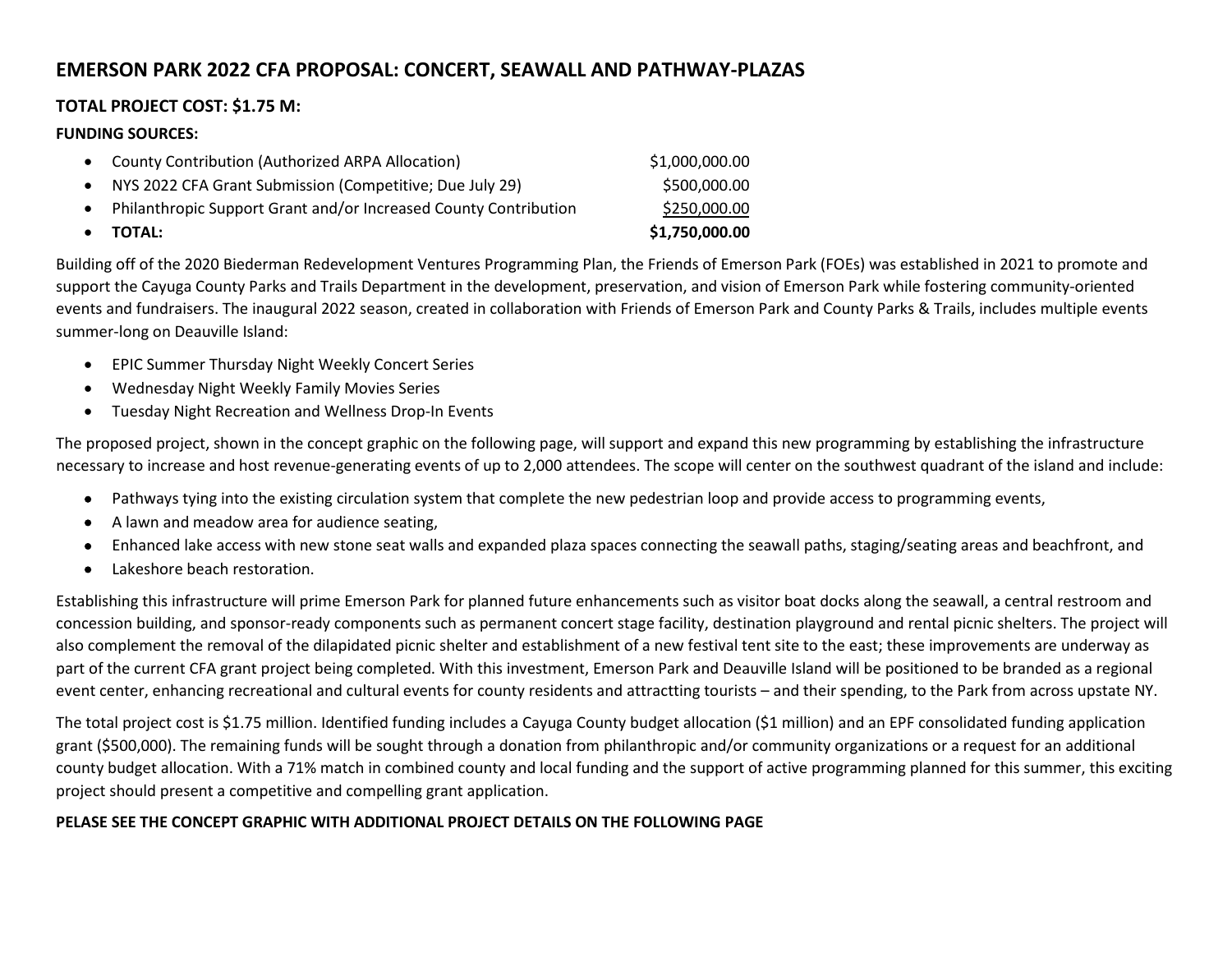

# **CFA OPTION A 1**

**2023 REVISED COSTS: \$ 1 . 7 5 M FUNDING GAP: \$2 50K**

**CONCERT SITE INFRASTRUCTURE & SEAWALL PATHS & PLAZAS**

**LAKE ACCESS & DEAUVILLE BEACH UPGRADES**

**EXTENDED PEDESTRIAN PATHWAYS & CONCERT LAWN SEATING AREAS**

**REMOVAL OF LARGE PAVILION AND SITING OF LARGE FESTIVAL TENT**

**COST SUMMARY:**

**Construction \$1,553,091**

**Design | Permits | C. Mgmt. \$196,483 TOTAL PROJECT ESTIMATE: \$1,749,574**

**BASIC OPTION DOES NOT INCLUDE WEST FLEMING BRIDGE, BOAT DOCKS, AMPHITHEATER AND STAGE BUILDING OR RELOCATION OF EXISTING RESTROOM FACILITIES**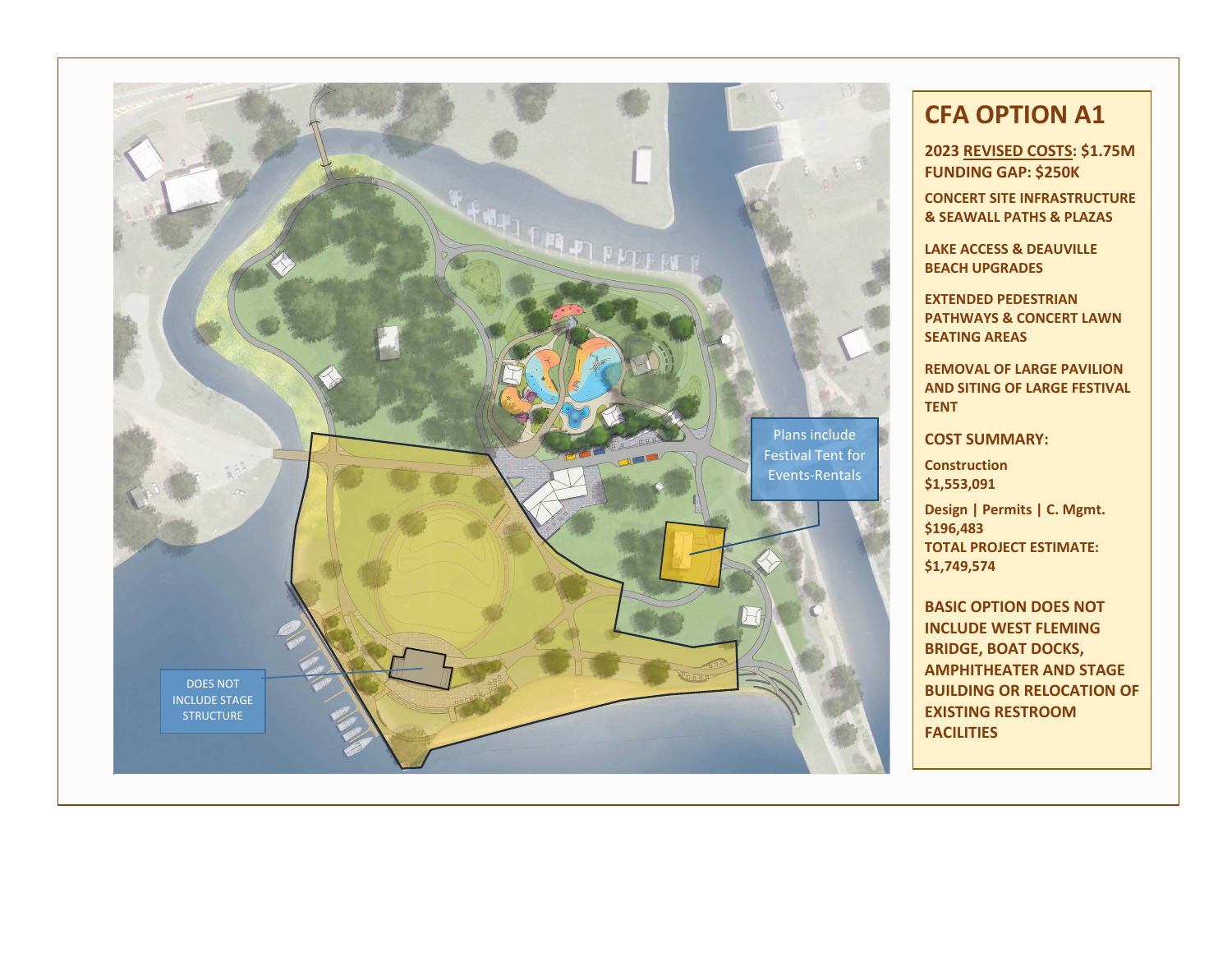## **RESOLUTION NO.\_\_\_\_\_\_\_\_\_\_\_\_\_ 6/21/22 PB S-F TRAIL GRANT**

#### **AUTHORIZING THE SUBMITTAL OF A GRANT APPLICATION FUNDING REQUEST TO THE NEW YORK STATE DEPARTMENT OF STATE FOR THE STERLING-FAIR HAVEN COMMUNITY CONNECTION TRAIL FEASIBILITY STUDY AND AUTHORIZING COUNTY ARPA FUNDS FOR PARTIAL GRANT MATCHING FUNDS**

Hon. Aileen McNabb-Coleman, Chair, Planning and Economic Development Committee Hon. Hans Pecher, Chair, Ways & Means Committee

WHEREAS, the Town of Sterling and the Village of Fair Haven are located along Lake Ontario and Little Sodus Bay which are important scenic assets to the Town and the Village and offer a wide variety of recreational opportunities which contribute to the local economy; and

WHEREAS, the Town of Sterling and the Village of Fair Haven Joint Comprehensive Plan recommends seeking opportunities to conserve and expand public access to the waterfront along Lake Ontario and the shore of Little Sodus Bay, promoting tourism, improving recreational opportunities, and making enhancements to downtown Fair Haven that promote economic development as well as physical and visual connections to Little Sodus Bay; and

WHEREAS, the Town of Sterling and Village of Fair Haven, with assistance from Cayuga County, successfully secured funding in 2019 in the form of a grant from the New York State Local Waterfront Revitalization Program (LWRP) to assist with funding the development of a Joint LWRP for the Town and Village; and

WHEREAS, Cayuga County has assisted the Town and Village with the development of said plan for which the work is nearly complete; and

WHEREAS, Section IV- Proposed Land Uses, Water Uses, and Proposed Projects of the LWRP document has been developed and vetted by the community through an open public forum that identified the need for pedestrian and bicycle safety along West Bay Road connecting West Barrier Bar Park to Main Street (NYS Route 104A) in the Village as an important project; and

WHEREAS, Cayuga County, on behalf of the Town of Sterling and Village of Fair Haven, desires secure grant funding to hire a consultant to conduct a feasibility study for completion of the pedestrian/bicycle trail along West Bay Road, known locally as the Sterling-Fair Haven Community Connection Trail; and

WHEREAS, the feasibility study will identify and provide final layout designs including trail widths, pedestrian crossings, and materials to be used; as well as identify the construction documents, permits and easements required, and cost estimates to be used in a subsequent grant application in a future year to actually construct the trail; and

WHEREAS, the NYS Department of State allows grantees to apply for LWRP implementation funding once a significant portion of their LWRP has been developed; and

WHEREAS, Cayuga County was informed by NYS DOS that the work on the LWRP has progressed far enough for the County to apply for this implementation project on behalf of the Town of Sterling and Village of Fair Haven; and

WHEREAS, this funding opportunity is an 75/25 split with 75% of the project cost covered by grant funding and 25% of the cost required to be provided as matching funds in the form of cash and/or in-kind staff services; and

WHEREAS, the total cost of the project is \$138,410.00 which includes \$125,000.00 for a consultant, \$12,500.00 in Planning Department staff time, and \$910.00 for travel and public outreach; and

WHEREAS, NYS grant funds will cover \$103,807.50 of the total project cost and the required \$34,602.50 in matching funds will be provided with \$12,500.00 of in-kind salary services from Cayuga County and \$22,102.50 in County ARPA funding; and

WHEREAS, the Cayuga County Legislature wishes to support the Town of Sterling and the Village of Fair Haven cooperative efforts to revitalize their local waterfront for the benefit of all Cayuga County residents, expanding our tourism offerings and improving the County's economy; now,

THEREFORE BE IT RESOLVED, by the Cayuga County Legislature, as follows: